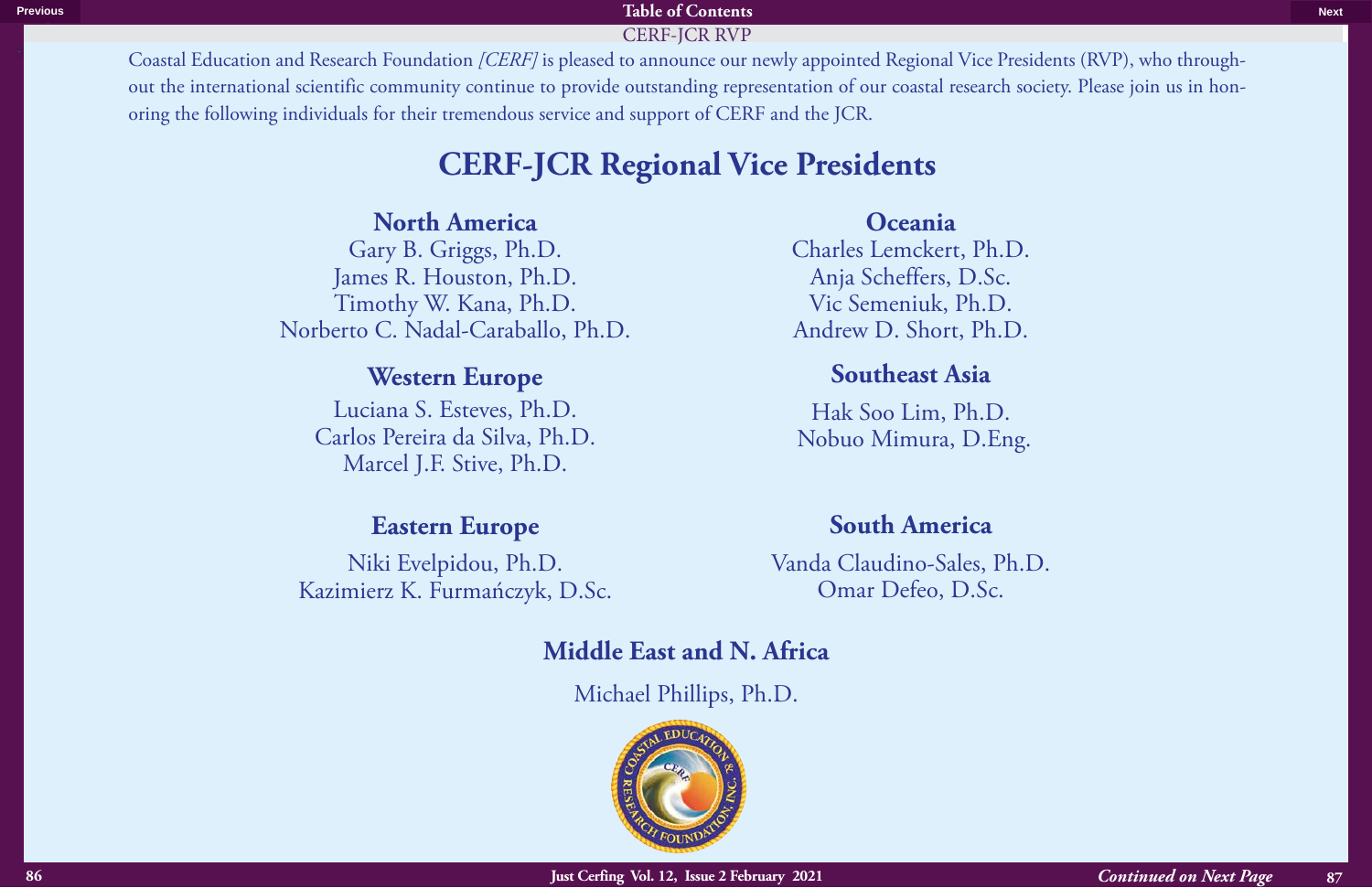### **CERF-JCR RVP (North America)**

CERF-JCR RVP-JCR RVP-JCR RVP-JCR RVP-JCR RVP-JCR RVP-JCR RVP-JCR RVP-JCR RVP-JCR RVP-JCR RVP-JCR RVP-JCR RVP-J

#### Gary B. Griggs, Ph.D.



 Gary Griggs, Ph.D., is a Distinguished Professor of Earth and Planetary Sci- ences at the University of California Santa Cruz where he has been on the faculty for 52 years. He directed the Institute of Marine Sciences for 26 years where he led the development of the University's Coastal Science Campus. His research, teaching and writing are focused on coasts and include coastal hazards, erosion and engineering and the effects of sea-level rise on the coastline.<br>He has authored or co- authored 12 books and has written a biweekly newspaper column, Our Ocean Backyard for the past 12 years. He was given the Outstanding Faculty Award by the Division of Natural Sciences at UCSC in 1998 and honored by the UCSC Alumni Association with the Distinguished Teaching Award in 2006. The California Coastal Commission and Sunset Magazine named him one of California's Coastal Heroes in 2009. Gary was elected to the California Academy of Science in 2010. He has been a member of the California Ocean Protection Council Science Advisory Team since 2008 and was appointed to the California Ocean Sciences Trust in 2015. In 2017-2018, Gary chaired the Working Group tasked by Governor Brown to update California's sea- level rise projections, and he also chaired the Coast and Ocean Committee of California's 4th Climate Assessment. He has served on three NAS-NRC committees.

#### Norberto Carlos Nadal-Caraballo, Ph.D.



 Norberto C. Nadal-Caraballo, Ph.D., is a research civil engineer and leader of the Coastal Hazards Group (CHG) at the U.S. Army Engineer Research and Development Center, Coastal and Hydraulics Laboratory in Vicksburg, Mississippi. Dr. Nadal-Caraballo is an internationally recognized expert in coastal hazard analysis and flood risk assessment. He is the lead of the U.S. Army Corps of Engineers' Coastal Hazards System (CHS) program, which seeks to quantify coastal flooding, waves, wind, rainfall, and associated hazards for all U.S. coastlines impacted by hurricanes and other extreme storms. Dr. Nadal-Caraballo has developed coastal hazards guidance for institutions such as the U.S. Nuclear Regulatory Commission and the Federal Emergency Management Agency. He has also served as adjunct faculty at the University of Puerto Rico – Mayagüez. Since joining the Corps of Engineers in 2007, Dr. Nadal-Caraballo has received numerous professional honors and awards, including the 2016 ERDC Engineer of the Year (Herbert D. Vogel Award), and Great Minds in STEM's Hispanic National Achievement Award Conference (HENAAC) 2015 Civil Engineering Award

#### James R. Houston, Ph.D.



 Jim Houston, Ph.D., is Director Emeritus of the U.S. Army Engineer Research and Development Center (ERDC), which includes all the research and development laboratories of the Corps of Engineers. He managed one of the most diverse research organizations in the world – seven laboratories at four geographical sites, with over 2,000 employees and an annual program budget of \$1.3 billion. Dr. Houston has published over 130 technical reports and papers and has received several honors and awards including three Presidential Rank Awards and the National Beach Advocacy Award.



#### Timothy W. Kana, Ph.D.



 Tim Kana, Ph.D., is the founder and president of Coastal Science & Engineer- ing, Inc. (CSE-Columbia, South Carolina, USA), with 35 years of experience in coastal erosion projects in a wide range of settings including the Carolinas, Georgia, New York, Texas, the Caribbean, Middle East and West Africa. He was Adjunct Professor for 30 years in the Department of Earth Ocean and Environment at the University of South Carolina, where he taught graduate courses in coastal processes and helped supervise eight M.Sc./Ph.D. students. He has authored over 300 professional papers and technical reports and serves on the editorial boards of Shore & Beach and the Journal of Coastal Research. 'Dr. Kana's specialties are beach nourishment planning and design, coastal processes and geomorphology, sea-level rise impacts, and coastal zone management. He has served as technical advisor to the States of South Carolin New York for post-storm beach restoration and developed the profile volume method for determining shoreline position which was codified into law under South Carolina's Beach Management Act of 1988. Dr. Kana and his firm have developed plans and supervised construction of over 50 beach nourishment projects spanning 70 miles and totaling over 40 million cubic yards by a variety of methods including hydraulic and hopper dredging, truck fills and inlet relo- cation. His current research interests include sediment compatibility for beach nourishment, tidal inlet shoal bypassing, empirical determination of Depth of Closure, and definition of the effective littoral boundaries for coastal erosion studies at decadal time scales.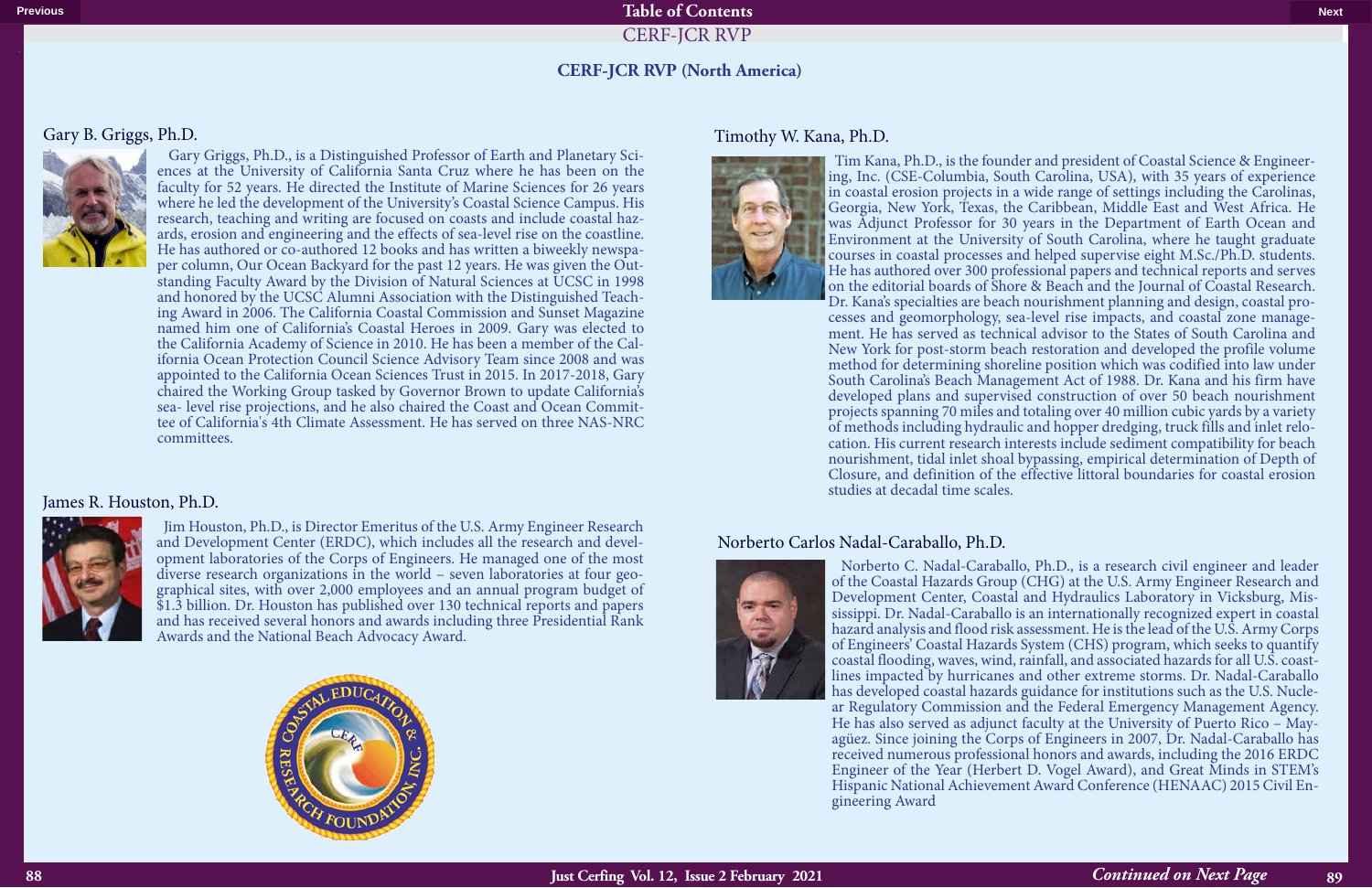#### Charles Lemckert, Ph.D.



 Anja Scheffers, D.Sc., is currently Full Professor at Southern Cross University in Lismore, NSW, Australia. Her main area of study is coastal evolution, including sea-level change and marine physical natural hazards. Her research specializes in using sedimentary signatures to decipher long-term records of environmental change from the natural environment. She is particularly interested in processes that shape and modify coastal landscapes over a variety of length and time scales and the coupling and feedback between such processes, their rates, and their relative roles, especially in the contexts of variation in climatic and tectonic influences and in light of changes due to human impact. Dr. Scheffers is also the recipient of the ARC Future Fellowship Award for Unraveling Western Australia's Stormy Past - A Precisely-Dated Sediment Record of Cyclones over the past 7000 years and has been awarded multiple research grants from such prestigious entities as the German Research Council, the German Research Foundation, and the Australian Research Council. **Continued on Next Page 2012** 

 Charles Lemckert, Ph.D.,.is currently the Head of School at the University of Canberra's School of Engineering, Mathematics, and Statistics, under the Faculty of Science and Technology. Professor Lemckert has active research interests in the fields of physical limnology, coastal systems, environmental monitoring techniques, environmental fluid dynamics, coastal zone management, and engineering education. Along with his postgraduate students and research partners, Dr. Lemckert is undertaking research studies on water treatment pond design (for recycling purposes), the dynamics of drinking water reservoirs, the study of whale migration in southeast Queensland waters, and ocean mixing dynamics. In 2007, he served as the local Chair and Co-organizer of the 9th International Coastal Symposium (ICS) along the Gold Coast of Australia.

# Anja Scheffers, D.Sc.



### Vic Semeniuk, Ph.D.



 Vic Semeniuk, Ph.D., is a natural history research scientist, specialising in coastal, estuarine and wetland environments, and mangrove and tidal flat environments. He has 45 years experience in scientific research in Australia, Europe, Canada, the USA, Ireland, the United Kingdom, and South Africa. Dr. Semeniuk is currently the Director of the Research & Development Firm, the V & C Semeniuk Research Group, and has over 130 publications in refereed scientific journals. He also has a proactive interest in conservation and coastal management, and has published multiple scientific works directly and indirectly leading to this objective.

### Andrew D. Short, Ph.D.



 Andy Short, Ph.D., served as the Director of the Coastal Studies Unit at The University of Sydney and has been the National Coordinator of the Australian Beach Safety and Management Program in cooperation with Surf Life phology of coastal systems. His present research focuses on the beach and barrier systems of Australia, as it relates to the morphodynamics of representative systems in variable wave and tide environments, and in the nature, hazards, and usage of all Australia beach systems.



## **CERF-JCR RVP (Oceania)**

CERF-JCR RVP-JCR RVP-JCR RVP-JCR RVP-JCR RVP-JCR RVP-JCR RVP-JCR RVP-JCR RVP-JCR RVP-JCR RVP-JCR RVP-JCR RVP-J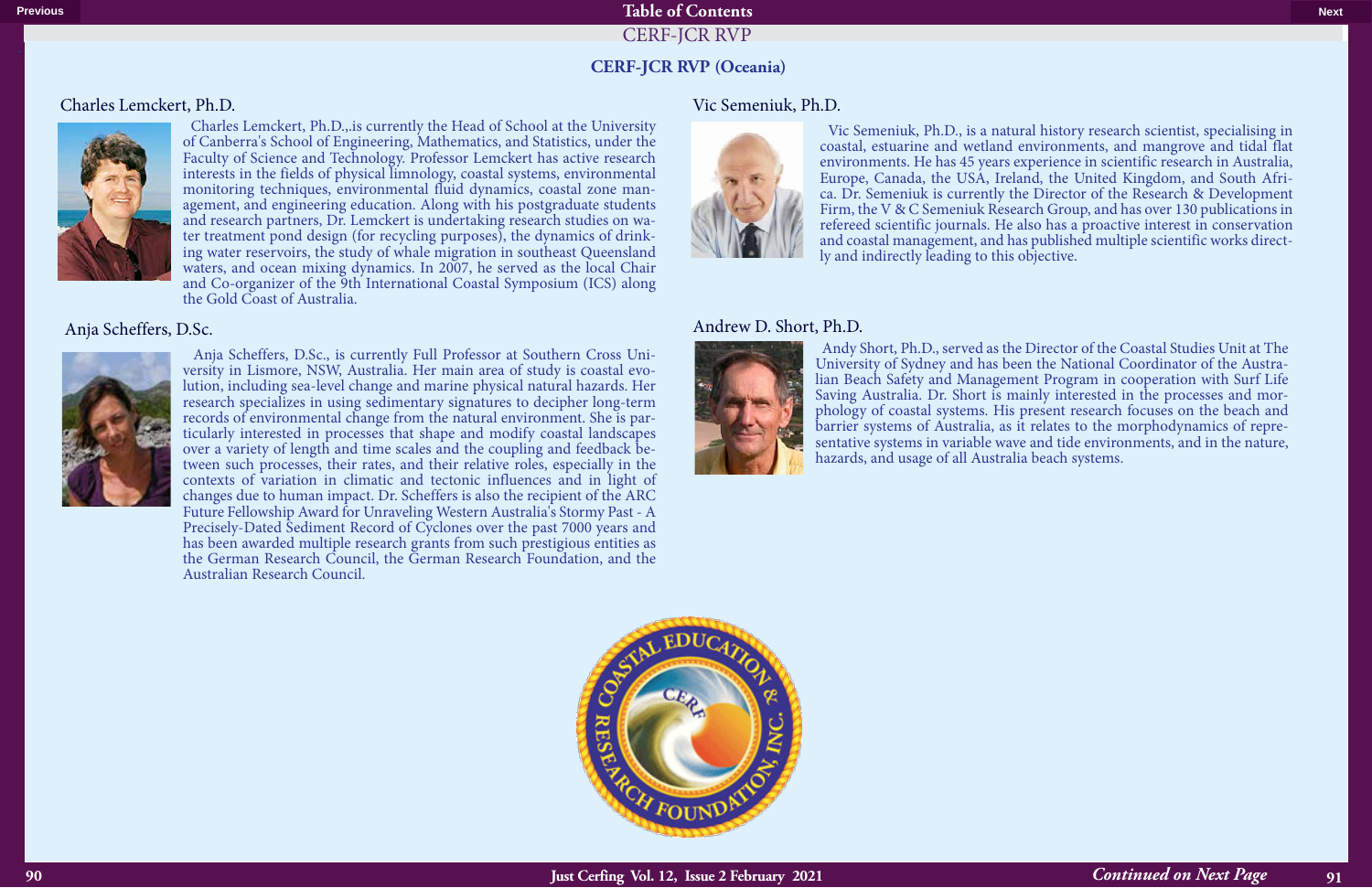#### Luciana S. Esteves, Ph.D.



 Luciana Esteves, Ph.D., is a principal academic in the Faculty of Science and Technology and Global Engagement Leader for the Department of Life and Environmental Sciences, Bournemouth University, U.K. The scope of her research includes monitoring and quantifying coastal changes driven by natural and human-induced process and the implications to coastal management. More recently, her work on managed realignment schemes in Europe and practical applications of ecosystem based management in northeast Brazil have led to capacity building workshops for government practitioners and researchers in South Africa and Latin America. She was involved in the organising committee of the International Coastal Symposium 2013 and will co-chair the ICS in 2022. Dr. Esteves actively promotes gender equity in science (she is a founding member of the international network Women in Coastal Geosciences and Engineering) and undergraduate students en- gagement in research (she chaired the British Conference of Undergraduate Research in 2017 and coordinates the Showcasing Undergraduate Research Excellence conferences at Bournemouth University).

### Carlos Pereira da Silva, Ph.D.



Until 2010, Marcel Stive, Ph.D., was Scientific Director of the Water Research Centre Delft, which is now embedded in the Delft Research Initiative Environment. He currently holds the positions of: Chair of Coastal Engineering in the Section of Hydraulic Engineering and Department Head of Hydraulic Engineering at Delft University of Technology. Dr. Stive was recently appointed Knight in the Order of the Dutch Lion in theatre the Rijswijkse Schouwburg in Rijswijk. He was presented with this award for his outstanding record as a top researcher, much consulted expert, distinguished engineer, and inspiring teacher.

 Carlos Pereira da Silva, Ph.D., member of the CICS. NOVA, Interdisci- plinary Center of Social Sciences, Research Group Modelling and Planning Systems, NOVA, University Lisbon. Former Director of e-GEO, Research Centre for Geography and Regional Planning. Dr. Pereira da Silva's research interests are mainly focused on coastal zone management, with specific emphasis in beach management, public participation studies, and carrying capacity. A long time supporter of CERF and the JCR, in April 2009, he served as the local Chair and Co-organizer of the 10th International Coastal Symposium (ICS) that took place in Lisbon, Portugal.

### Marcel J.F. Stive, Ph.D.



### **CERF-JCR RVP (Western Europe)**

CERF-JCR RVP-JCR RVP-JCR RVP-JCR RVP-JCR RVP-JCR RVP-JCR RVP-JCR RVP-JCR RVP-JCR RVP-JCR RVP-JCR RVP-JCR RVP-J

Mike R. Phillips (BSc, PGCE, MSc, PhD, MIEnvSc, FRGS) serves as the Ac- ademic Manager for Applied Research and Innovation at the College of the

North Atlantic-Qatar (CNA-QATAR). Professor Phillips research expertise includes coastal processes, morphological change and adaptation to climate change and sea-level rise. Consultancy includes beach replenishment issues and developing techniques to monitor underwater sediment movement to inform beach management. He is widely published and recently organized a session on Coastal Tourism and Climate Change at UNESCO Headquarters in Paris as part of his role as a member of the Climate Change Working Group of the UNEP Global Forum on Oceans, Coasts, and Islands.



# Michael Phillips, Ph.D.



# **CERF-JCR RVP (Middle East and N. Africa)**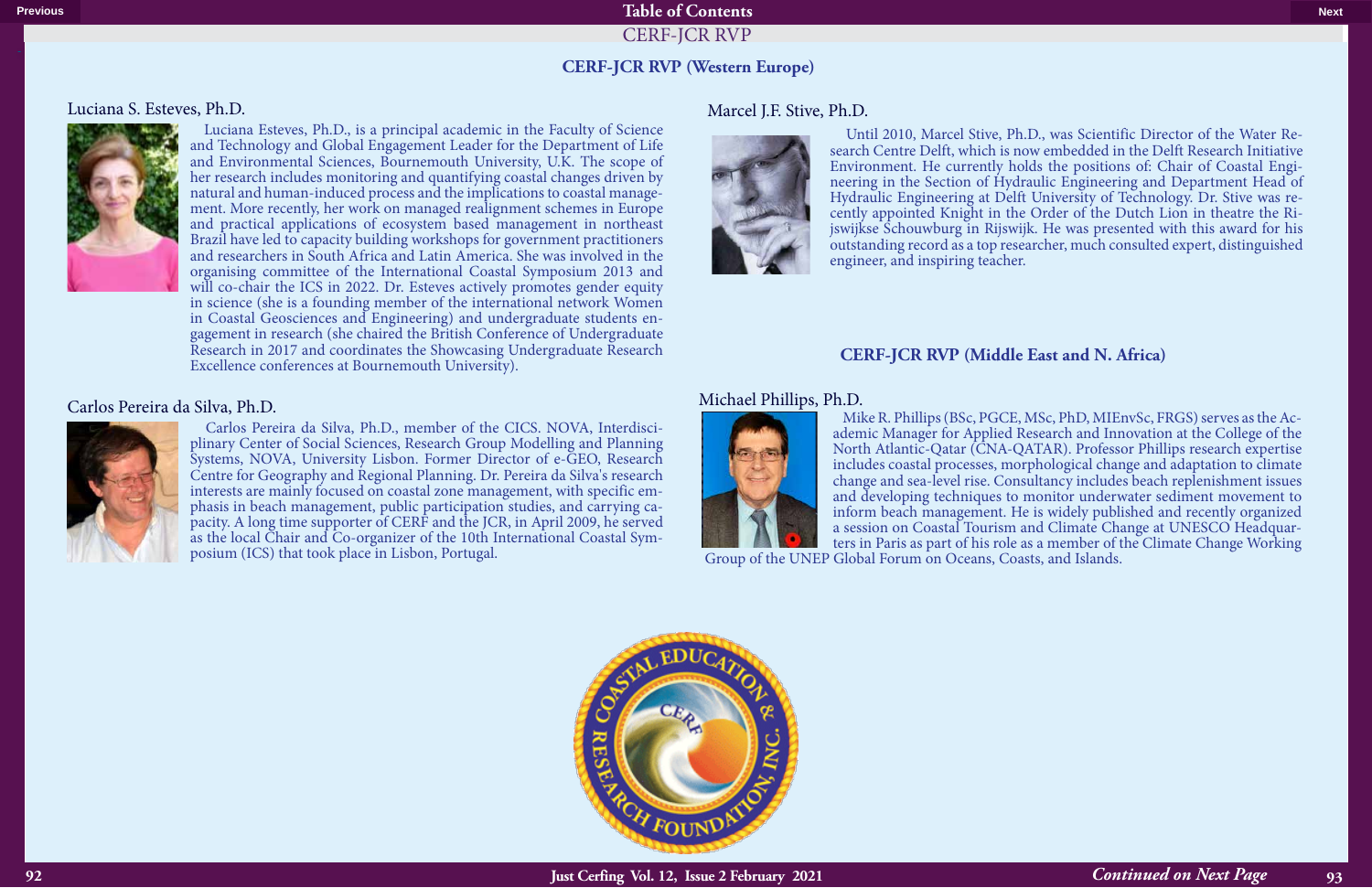#### Hak Soo Lim, Ph.D.



Hak Soo Lim, Ph.D., is a principal research scientist of the Korean Institute of Ocean Science & Technology (KIOST) in Busan, Republic of Korea.<br>His research specifically includes the coastal research discipline of hydrody His research specifically includes the coastal research discipline of hydrody- namics as it relates to engineering practices and structures. He was involved with the organizing of the International Coastal Symposium (ICS) 2018 and served as Vice-Chairman during the meeting. Dr. Lim has numerous peer reviewed publications and also currently serves on the *Journal of Coastal Re- search* (JCR) editorial board.

# **CERF-JCR RVP (Southeast Asia)**

CERF-JCR RVP-JCR RVP-JCR RVP-JCR RVP-JCR RVP-JCR RVP-JCR RVP-JCR RVP-JCR RVP-JCR RVP-JCR RVP-JCR RVP-JCR RVP-J

#### Nobuo Mimura, D.Eng.



 Nobuo Mimura, D.Eng., is currently serving as the President of Ibaraki University. His academic areas of expertise are global environmental engineering, coastal engineering, and adaptation policy to climate change. Dr. Mimura has also been a member of the advisory committees for Ministry of Foreign Affairs, Ministry of Infrastructure, Land and Transportation, Ministry of the Environment and Ministry of Education, Culture, Sports, and Science and Technology.